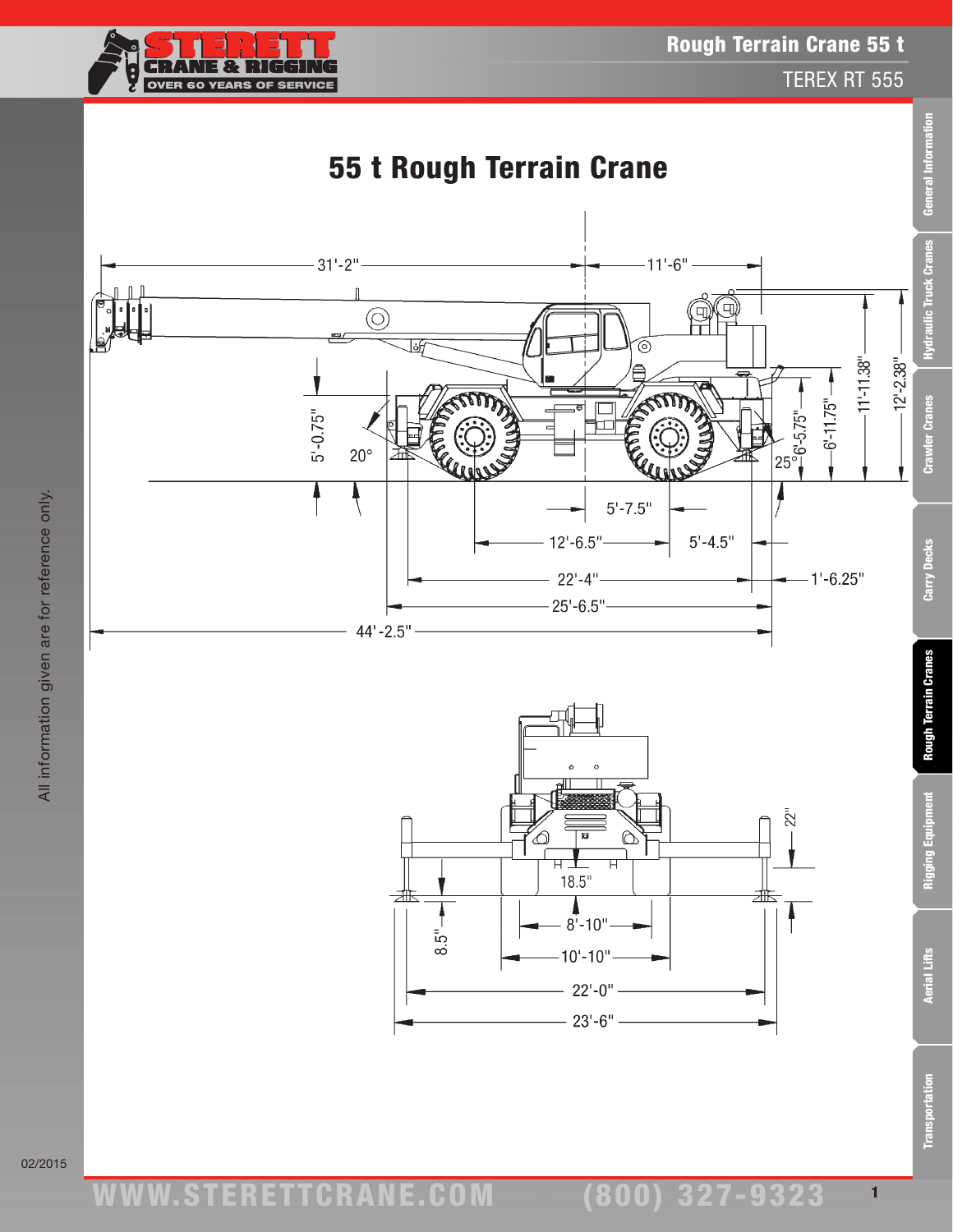## 55 t Rough Terrain Crane

## TEREX RT 555



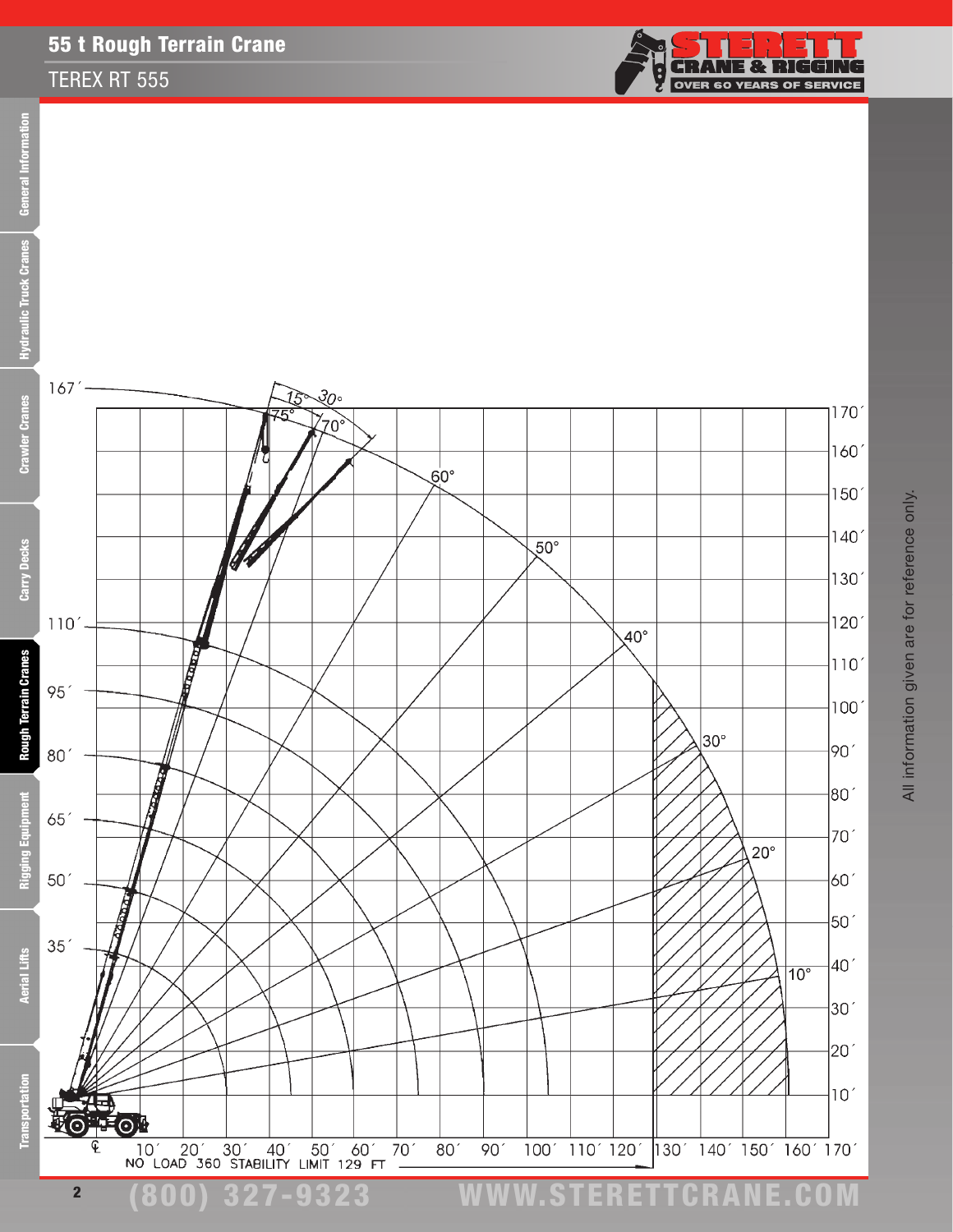|     | $\ddot{\bullet}$                |                   | <b>Rough Terrain Crane 55 t</b><br><b>TEREX RT 555</b> |                 |                  |           |     |  |  |
|-----|---------------------------------|-------------------|--------------------------------------------------------|-----------------|------------------|-----------|-----|--|--|
|     | <b>OVER 60 YEARS OF SERVICE</b> |                   |                                                        |                 |                  |           |     |  |  |
|     | 35-110 ft                       | ≣≣≡<br>14,200 lbs |                                                        | Ţп<br>22'4"x22' | G<br>$360^\circ$ | 85<br>85% |     |  |  |
|     |                                 |                   |                                                        |                 |                  |           |     |  |  |
| ft  | 35                              | 50                | 65                                                     | 80              | 95               | 110       | ft  |  |  |
| 10  | 110                             | 60.1              |                                                        |                 |                  |           | 10  |  |  |
| 12  | 93.7                            | 60.1              |                                                        |                 |                  |           | 12  |  |  |
| 15  | 73.1                            | 60.1              | 58.8                                                   |                 |                  |           | 15  |  |  |
| 20  | 52.3                            | 53.6              | 52.2                                                   | 38.7            |                  |           | 20  |  |  |
| 25  | 39.7                            | 41.1              | 41.7                                                   | 33.6            | 29.3             |           | 25  |  |  |
| 30  | 31.2                            | 32.7              | 33.4                                                   | 29.6            | 25.9             | 22.9      | 30  |  |  |
| 35  |                                 | 26.7              | 27.4                                                   | 26.5            | 23               | 20.5      | 35  |  |  |
| 40  |                                 | 21                | 21.7                                                   | 22              | 20.8             | 18.4      | 40  |  |  |
| 45  |                                 | 16.5              | 17.4                                                   | 17.7            | 17.9             | 16.5      | 45  |  |  |
| 50  |                                 |                   | 14.2                                                   | 14.6            | 14.8             | 14.9      | 50  |  |  |
| 55  |                                 |                   | 11.7                                                   | 12.1            | 12.3             | 12.4      | 55  |  |  |
| 60  |                                 |                   | 9.6                                                    | 10.1            | 10.4             | 10.5      | 60  |  |  |
| 65  |                                 |                   |                                                        | 8.5             | 8.8              | 8.9       | 65  |  |  |
| 70  |                                 |                   |                                                        | 7.1             | 7.4              | 7.6       | 70  |  |  |
| 75  |                                 |                   |                                                        | 5.9             | 6.3              | 6.5       | 75  |  |  |
| 80  |                                 |                   |                                                        |                 | 5.3              | 5.5       | 80  |  |  |
| 85  |                                 |                   |                                                        |                 | 4.4              | 4.7       | 85  |  |  |
| 90  |                                 |                   |                                                        |                 | 3.6              | 3.9       | 90  |  |  |
| 95  |                                 |                   |                                                        |                 |                  | 3.2       | 95  |  |  |
| 100 |                                 |                   |                                                        |                 |                  | 2.4       | 100 |  |  |
| 105 |                                 |                   |                                                        |                 |                  | 2.1       | 105 |  |  |

**General Information** 

**Hydraulic Truck Cranes** 

**Crawler Cranes** 

Carry Decks